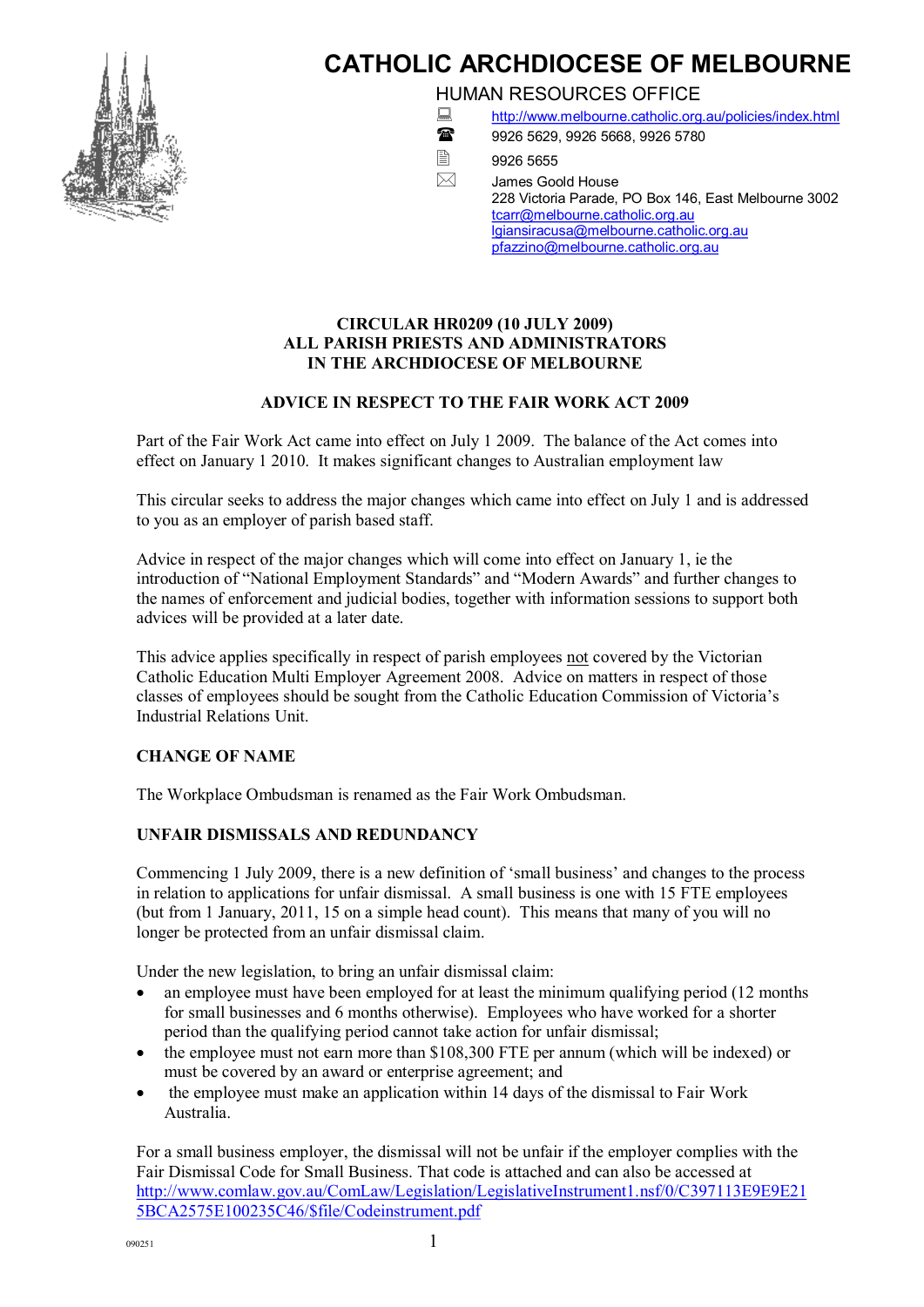While there is no equivalent for employers with larger numbers of employees, the Code represents the minimal procedural process they will need to follow.

Under the new rules, a redundancy must be genuine, ie the role must cease to exist and not be refilled by another employee. An unfair dismissal claim cannot be brought in relation to a genuine redundancy. It will not be a genuine redundancy if the person could reasonably have been redeployed either with the same employer or an associated entity, or if the employer breaches the consultation requirements in the relevant Modern Award.

Relevant to this consideration is another key change which is that the range of remedies for breach of industrial instruments has been expanded to include injunctions, compensation and other remedial orders. For example, an employer who tries to implement redundancies allegedly without having fulfilled the consultation obligations under a Modern Award may face an application for an injunction restraining the employer from making the employment redundant.

#### **Before you initiate a termination of employment or take action which may lead to an employer initiated termination, you are advised to seek advice from this Office.**

#### **GENERAL PROTECTIONS**

New "general protection" provisions have been introduced. Under these provisions, employers will not be able to take "adverse action" against employees or potential employees on the grounds of their workplace rights, eg exercising an award entitlement, their membership or non membership of a union and their engaging or not engaging in lawful industrial activity. Employees are also protected, among other matters, against prohibited discrimination and termination of employment on the grounds of temporary illness.

A reverse onus of proof applies, except where injunctions are sought.

**Care therefore needs to be taken to ensure any action on your part which may have an adverse effect on an employee is not, and cannot seriously be argued to have been, taken for a prohibited reason. If you are in any doubt on this matter, please contact this Office.**

#### **COLLECTIVE BARGAINING**

Employers can now be made to bargain for a collective agreement.

If the employer agrees or initiates the process, obligations follow and both parties are required to bargain in good faith. This is in effect a new concept in Australian employment law.

If the employer does not agree to commence bargaining, Fair Work Australia can make a majority support determination if a majority of employees who will be covered by the proposed agreement wish to bargain with the employer. The effect of such a determination will be to force an employer to commence bargaining.

Collective agreements are not a feature of non school based parish employment. Such employees are either covered by an award or are award free and the recommended approach is to employ staff on a common law contract which acknowledge award entitlements where they exist and which provide favourable conditions and just remuneration outcomes (refer the *Conditions of employment for parish employees* and *Conditions of employment for Pastoral Associates* and related circulars regarding rates of pay which can be found on the diocesan website at <http://www.melbourne.catholic.org.au/policies/index.html> and the following pages). A change from this framework is not recommended.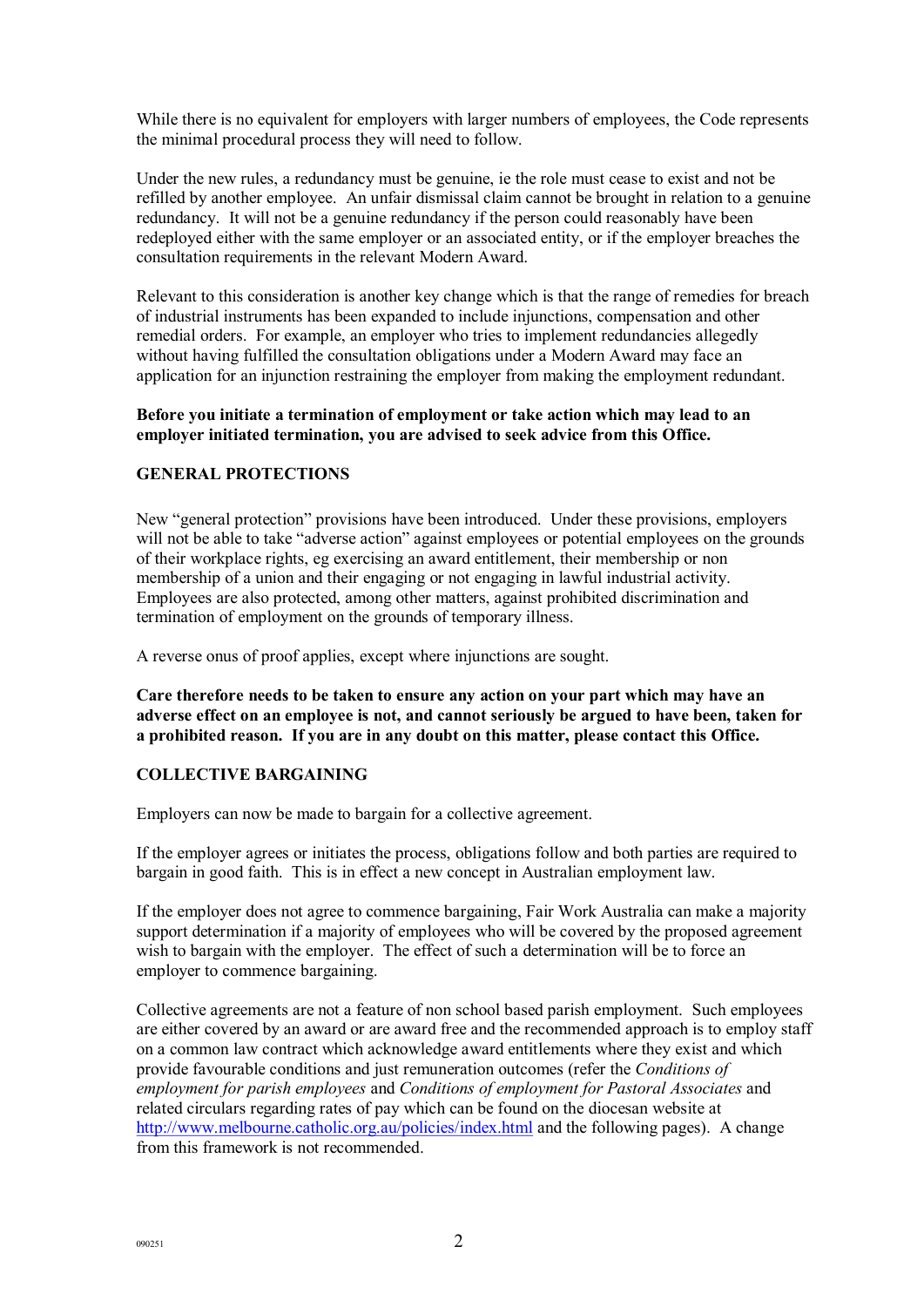#### **You are advised to neither initiate nor agree to bargain if requested. If requested, you are advised to contact this Office for advice.**

#### **TRANSFER OF BUSINESS**

The Act makes fairly significant changes to the current circumstances in which a transmission of business (now called a transfer of business) occurs, broadening the types of transaction caught to include some outsourcings and insourcings.

A transfer of business will occur where:

- an employee changes employer, and<br>• the work the employee does for each
- the work the employee does for each employer is the same or substantially similar, and
- · there is a particular 'connection' between the old and new employer, such as a transfer of assets used in connection with the work, or an outsourcing, or an insourcing or where the two employers are 'associated entities'.

The industrial instrument (usually an award or collective agreement) that transfers continues to apply to the new employer until it is terminated or replaced. Importantly, however, instruments only transfer where the new employer takes on employees from the old employer, and there is no obligation to do so.

**This has specific implication for the insourcing of Outside School Hours Programs. Should you decide to terminate the arrangement with an outsourced provider and conduct the program in house, you should seek advice from this Office, such that we can advise on the effect of the transferring instrument.**

#### **EMPLOYEES ON WORKCOVER**

Employers with workers in receipt of compensation weekly payments may need to adjust the accrual of annual leave and sick/personal leave for those employees as the Act provides that employers need not provide leave to a worker who is in receipt of weekly compensation for the same period.

An employee is no longer entitled to take or accrue any leave of absence (whether paid or unpaid) during a compensation period when the employee is absent from work because of a personal illness, or a personal injury, for which the employee is receiving compensation payable under workers' compensation legislation.

Workers working part time on return to work programs will now accrue on a pro rata basis only for the hours they actually work. Accruals prior to that date will still be retained.

#### **You are advised to check whether you are complying with the legislation and take remedial action where necessary.**

Tom Carr Human Resources Manager 10 July 2009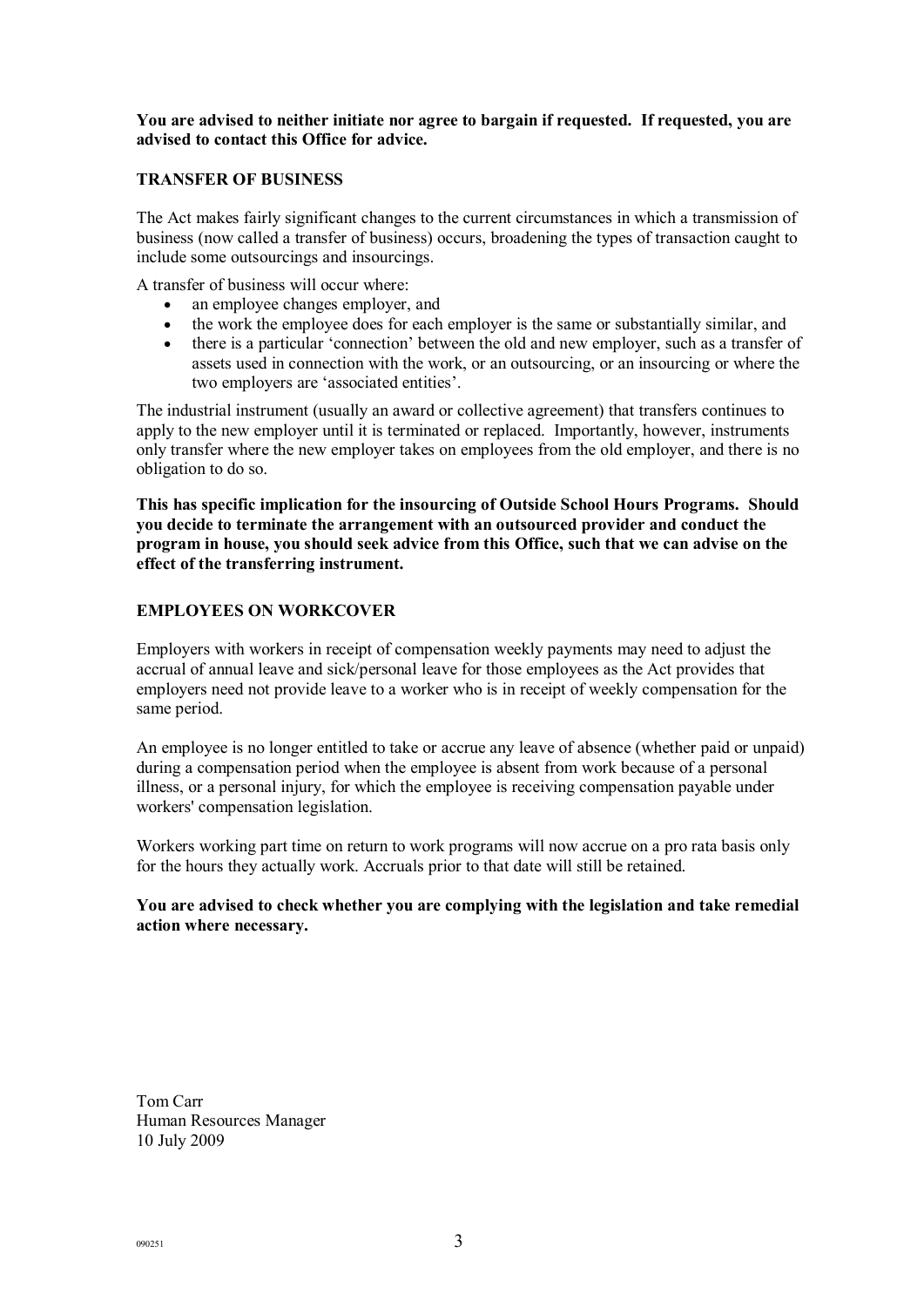# **Small Business Fair Dismissal Code**

# *Fair Work Act 2009*

# **Declaration under subsection 388(1)**

I, Senator the Hon Mark Arbib, Acting Minister for Employment and Workplace Relations, declare the Attachment to this Declaration to be the Small Business Fair Dismissal Code.

Dated: 24/06/09

[signed] [Signed]

Senator the Hon Mark Arbib Acting Minister for Employment and Workplace Relations